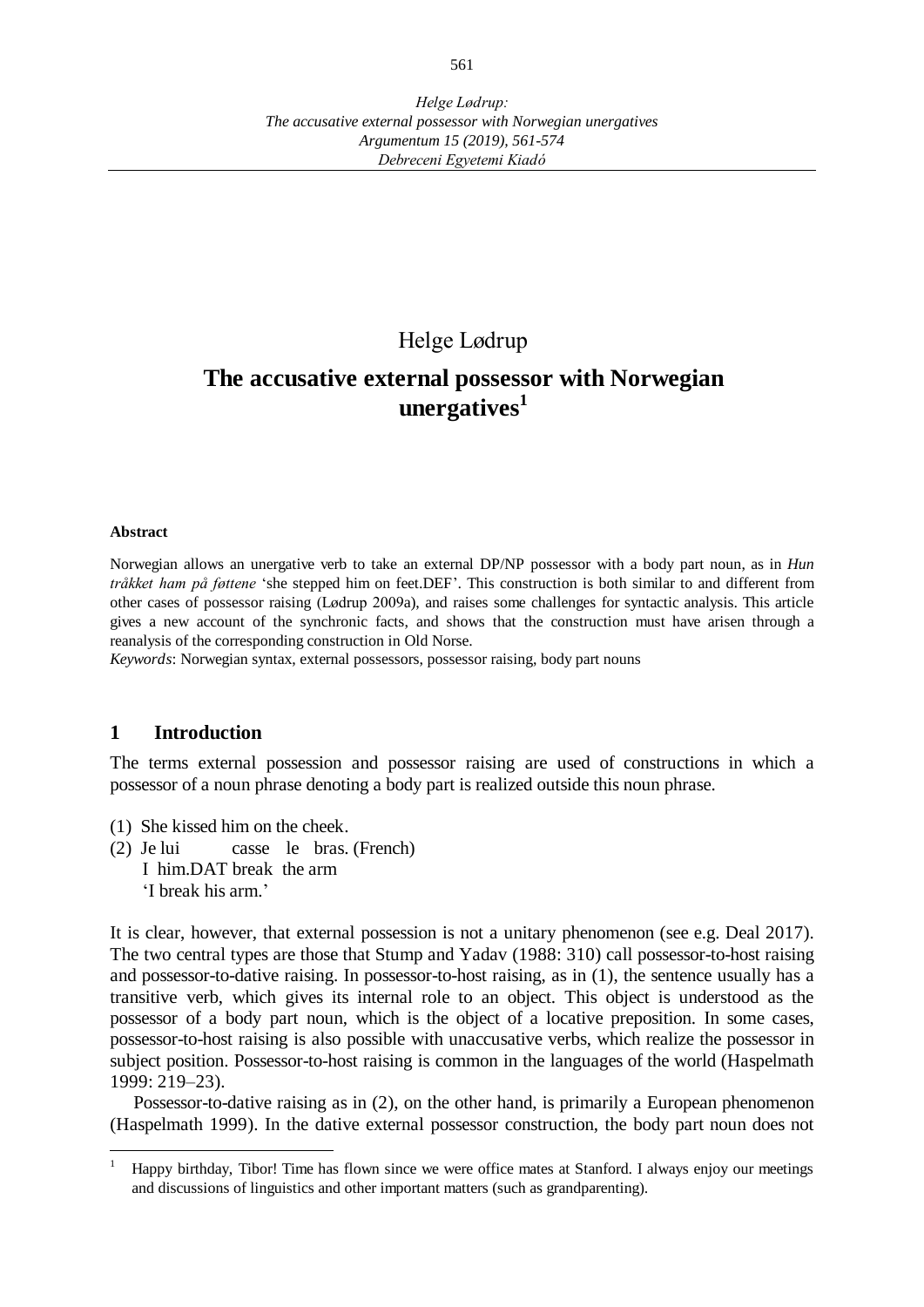have to be the object of a preposition. The external possessor is not included in the verb's basic valency, but it is understood to be affected by the verbal action. This means that the dative external possessor fills an "extra" valency slot that has been added to the verb in question (differing from the external possessor with possessor-to-host raising).

In Lexical Functional Grammar (LFG), both types of possessor raising can be implemented as structure sharing between the dative possessor and the possessor function in the body part noun phrase.<sup>2</sup> Body part nouns are assumed to take their possessor as an argument, as is common in the literature (see e.g. Vergnaud and Zubizarreta 1992).

Norwegian has possessor-to-host raising with transitive and some unaccusative verbs; examples are (3)-(4).

- (3) Hun vasket babyen i ansiktet. she washed baby.DEF in face.DEF 'She washed the baby in the face.'
- (4) Han skalv på hendene. he trembled on hands.DEF 'His hands trembled'.

 $\overline{a}$ 

Norwegian also has a construction that corresponds to possessor-to-dative raising. The possessor is realized as a PP with the preposition  $p\hat{a}$  'on', as in (5).

(5) Hun vasket ansiktet på babyen. she washed face.DEF on baby.DEF 'She washed the baby's face.'

This PP can also be realized as a part of the body part noun phrase (comparable to the Hungarian dative possessor, see Laczkó 2017). This seems to be a case of of reanalysis (comparable to what happened in Hungarian, see Nikolaeva 2002). Lødrup (2018) shows that the internal possessor is a so-called prominent internal possessor, which shares syntactic and semantic properties with the external possessor. (For the purpose of reading this article, the reader could forget about the external – internal issue, and think of this possessor as external.)

The external possessor with the preposition  $p\hat{a}$  'on' alternates with a DP/NP external possessor in some archaisms and fixed expressions, such as (6).

(6) De stakk ham en dolk i ryggen. they stabbed him a dagger in back.DEF 'They stabbed a dagger into his back.' [i.e. They betrayed him]

These cases aside, there is no general option for a DP/NP external possessor outside possessor-tohost raising. There is, however, an external possessor construction that might seem to be ambiguous with respect to the distinction between possessor-to-host raising and possessor-todative raising. Unergative verbs can take a DP/NP external possessor, as in (7).

<sup>2</sup> A complication is that the object and the possessor do not have identical requirements concerning form. Typically the object is dative, while the possessor is genitive. This fact can be stipulated using the so-called restriction operator (see e.g. Butt et al. 2003).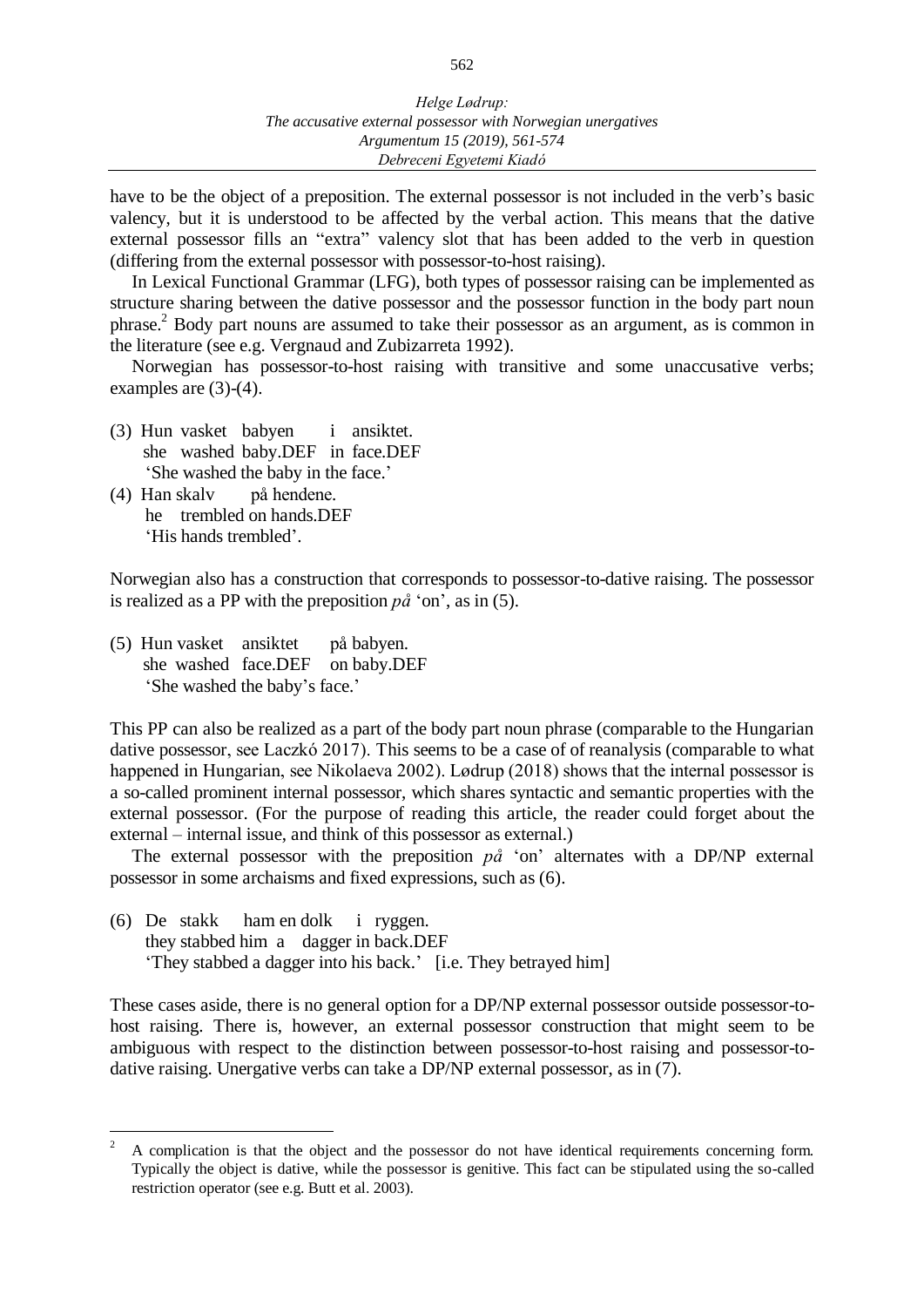(7) Hun spyttet ham i ansiktet. she spat him in face.DEF 'She spat in his face.'

This was first pointed out and discussed in Lødrup (2009a). A new analysis is given in this article. I first show how unergatives are special in taking a DP/NP possessor (section 2). The syntactic function of the possessor is discussed in section 3, and shown to be a direct object. Section 4 shows how the unergative construction is different from possessor-to-host raising with transitives, realizing an "extra" affected argument. Section 5 has more discussion of affectedness. Finally, section 6 shows that the corresponding possessor object in Old Norse was an indirect object, and that the modern construction has arisen through reanalysis.

# **2 External possessors with one-place verbs**

Unaccusatives and unergatives behave in different ways with respect to external possessors. Some unaccusatives allow possessor-to-host raising to subject position. An example is (4) above, repeated as (8).

(8) Han skalv på hendene. he trembled on hands.DEF 'His hands trembled.'

Some unaccusatives allow the construction exemplified in (5) above, in which a PP with the preposition *på* 'on' is used as an equivalent to the "European" dative possessor. An example is (9).

(9) Hendene skalv på ham. hands.DEF trembled on him 'His hands trembled.'

Unergatives are similar to unaccusatives – and all other verbs – in that they can take this  $PP$ possessor when they have the relevant meaning (more in section 5).<sup>3</sup> An example is (10).

(10) Hun spyttet i ansiktet på ham. she spat in face.DEF on him 'She spat in his face.'

Unergatives have no option for possessor-to-host raising to subject. However, they can take a possessor construction with an external DP/NP possessor that seems to be an object. This construction is the topic of this article. An example is (7) above, repeated as (11). These sentences are ungrammatical without the PP with a body part noun.

(i)? Hun tråkket på føttene på ham. she stepped on feet.DEF on him 'She stepped on his feet.'

 $\overline{a}$ 

<sup>3</sup> A *på* possessor does not sound so good when it follows another PP with *på*, cf. (i). This might be a performance phenomenon.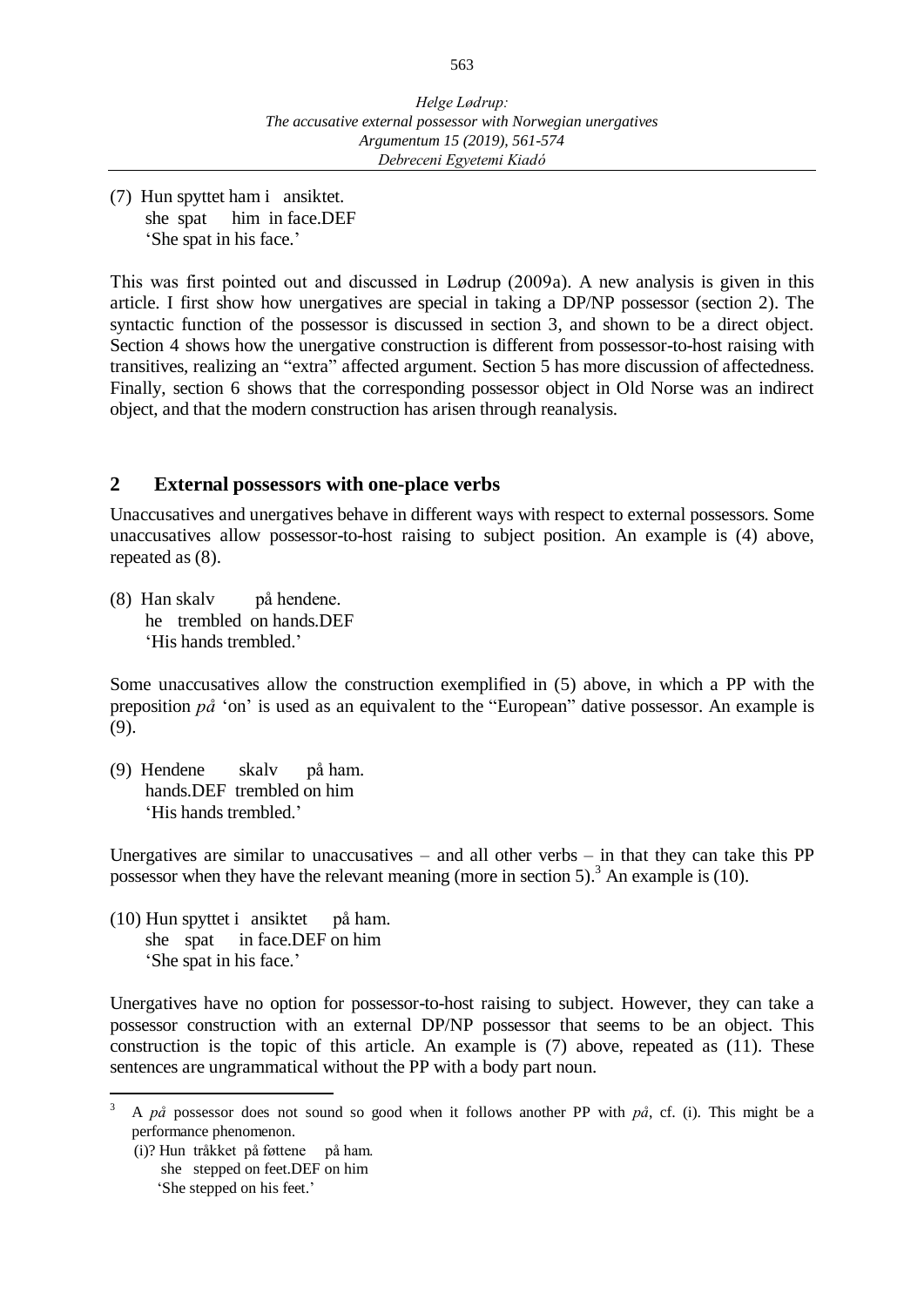(11) Hun spyttet ham i ansiktet. she spat him in face.DEF 'She spat in his face.'

Unaccusatives do not have the option of realizing this external possessor as a DP/NP, except in some archaisms and fixed expressions, such as (12). (This example could be compared to example (6) above.)

(12) De falt Paulus om halsen. (Acts of the Apostles, 20,37) they fell Paul around neck.DEF 'They embraced Paul.'

The unergative possessor construction in (11) might seem to be syntactically ambiguous. From one point of view, (11) resembles possessor-to-host raising with transitive verbs, such as (3) above, repeated as (13).

(13) Hun vasket babyen i ansiktet. she washed baby.DEF in face.DEF 'She washed the baby in the face.'

From another point of view, (11) resembles possessor-to-dative raising. Note, however, that the external possessor in (11) is not a dative. Norwegian is not a case language; there is only a twoway distinction with some pronouns. There is not even a preposition with the possessor in (11), as there is in the synonymous (10) above.

Sentences such as (11) are completely productive with unergative verbs, if they have the relevant meaning (Lødrup 2009a). Some examples are given in (14).

(14) *bokse* 'box', *pirke* 'poke', *ruske* 'rumple', *hugge* 'hew', *klå* 'paw', *stirre* 'stare', *blåse* 'blow', *spytte* 'spit', *tråkke* 'step'

With unergatives, one can choose between the synonymous DP/NP and PP possessors, as shown in (10)-(11) above. This choice does not exist with any other type of verb (except in archaisms and fixed expressions, such as  $(6)$  and  $(12)$  above). Cf. e.g.  $(15)-(16)$ .

- (15) Jeg brekker armen på ham. I break arm.DEF on him 'I break his arm.'
- (16) \*Jeg brekker ham armen.
	- I break him arm.DEF
	- 'I break his arm.' [intended]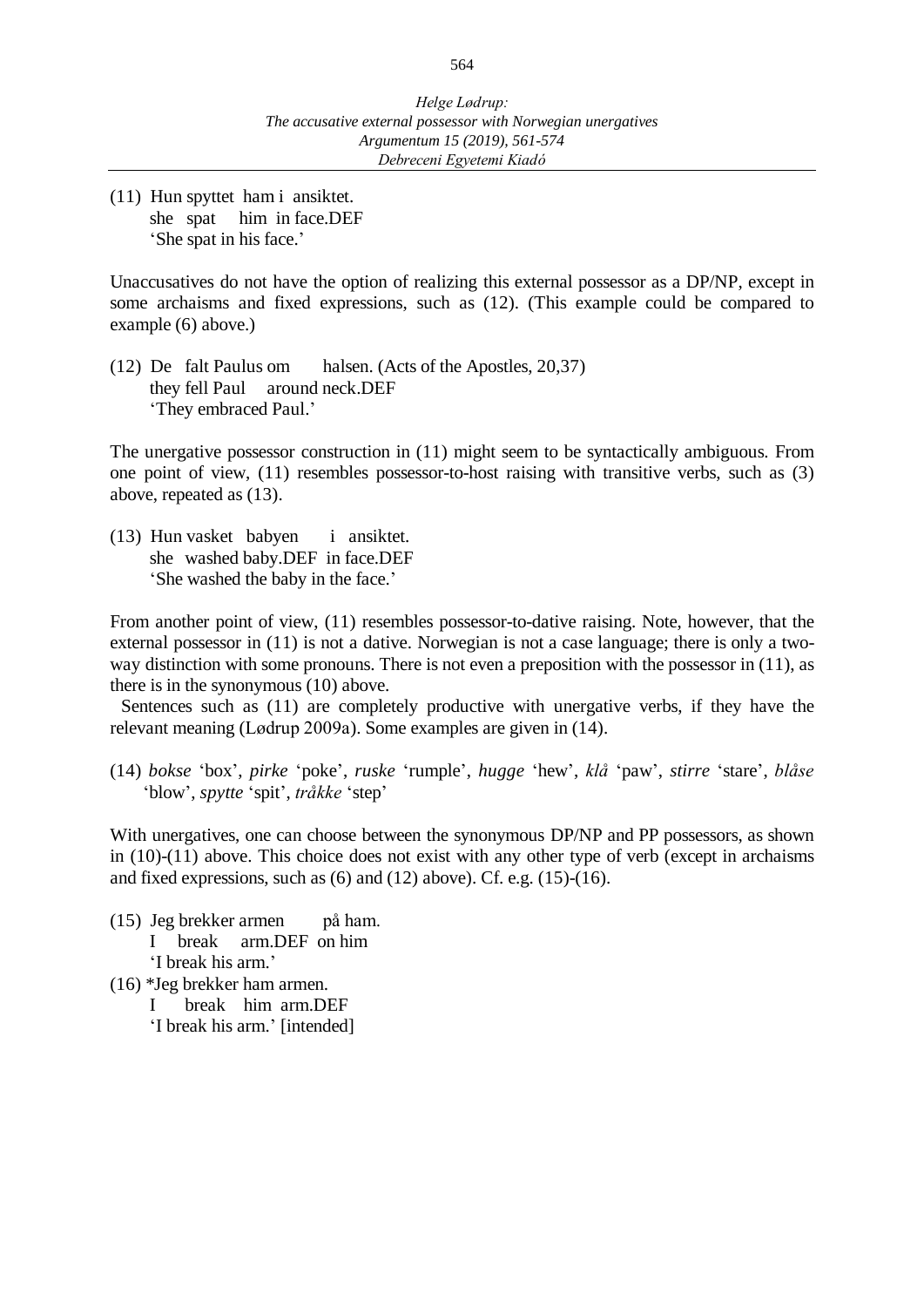## **3 The syntactic function of the possessor**

What is the syntactic function of the external DP possessor with unergatives? It looks like an object. However, object systems vary between languages. I assume the traditional analysis in Norwegian and Scandinavian grammar, in which a patient or theme is a direct object, while a benefactive is an indirect object, or  $OBJ_{\theta}$ , in ditransitive sentences such as  $(17).$ <sup>4</sup>

(17) Hun ga ham blomster. she gave him flowers 'She gave him flowers.'

This object system is also what is found in the European languages that have a dative external possessor construction. Haspelmath (1999: 124) says that this object system is a typological prerequisite for the dative external possessor construction. The dative external possessor is then an indirect object.

Eik (2014: 69–72) considers the possessor object with Norwegian unergatives as an indirect object. However, her neo-constructionist framework makes her premises different, and she goes far in accepting (what I take to be) archaisms and fixed expressions as relevant data.

The external possessor can correspond to a passive subject, as in (18).

(18) Han ble tråkket på føttene. he was stepped on feet.DEF 'His feet were stepped on.'

 $\overline{a}$ 

Norwegian allows both direct and indirect objects to correspond to passive subjects (see note 4). However, this option only exists for indirect objects with ditransitive verbs, so (18) seems to give an argument that the possessor is a direct object.

Another argument concerns the presentational focus construction, in which an active or passive verb takes an expletive subject and an object. This construction is constrained by the indefiniteness requirement (as in several other languages): the direct object must be indefinite, cf. (19). There is no such requirement for indirect objects, however, cf. (20).

- (19) Det ble overrakt en medalje / \*medaljen. there was presented a medal / medal.DEF 'A medal was presented.'
- (20) Det ble overrakt soldaten en medalje / \*medaljen. there was presented soldier.DEF a medal / medal.DEF 'The soldier was presented with a medal.'

The external possessor with unergatives cannot be definite in presentational focus sentences, cf. (21). This again gives an argument that the possessor is a direct object.

<sup>4</sup> A problem for this assumption – as well as other possible analyses of the object system – concerns the passive. The Norwegian passive is symmetrical, in the sense that both the direct and the indirect object can correspond to a passive subject. This is not discussed further here, see e.g. Lødrup (1995).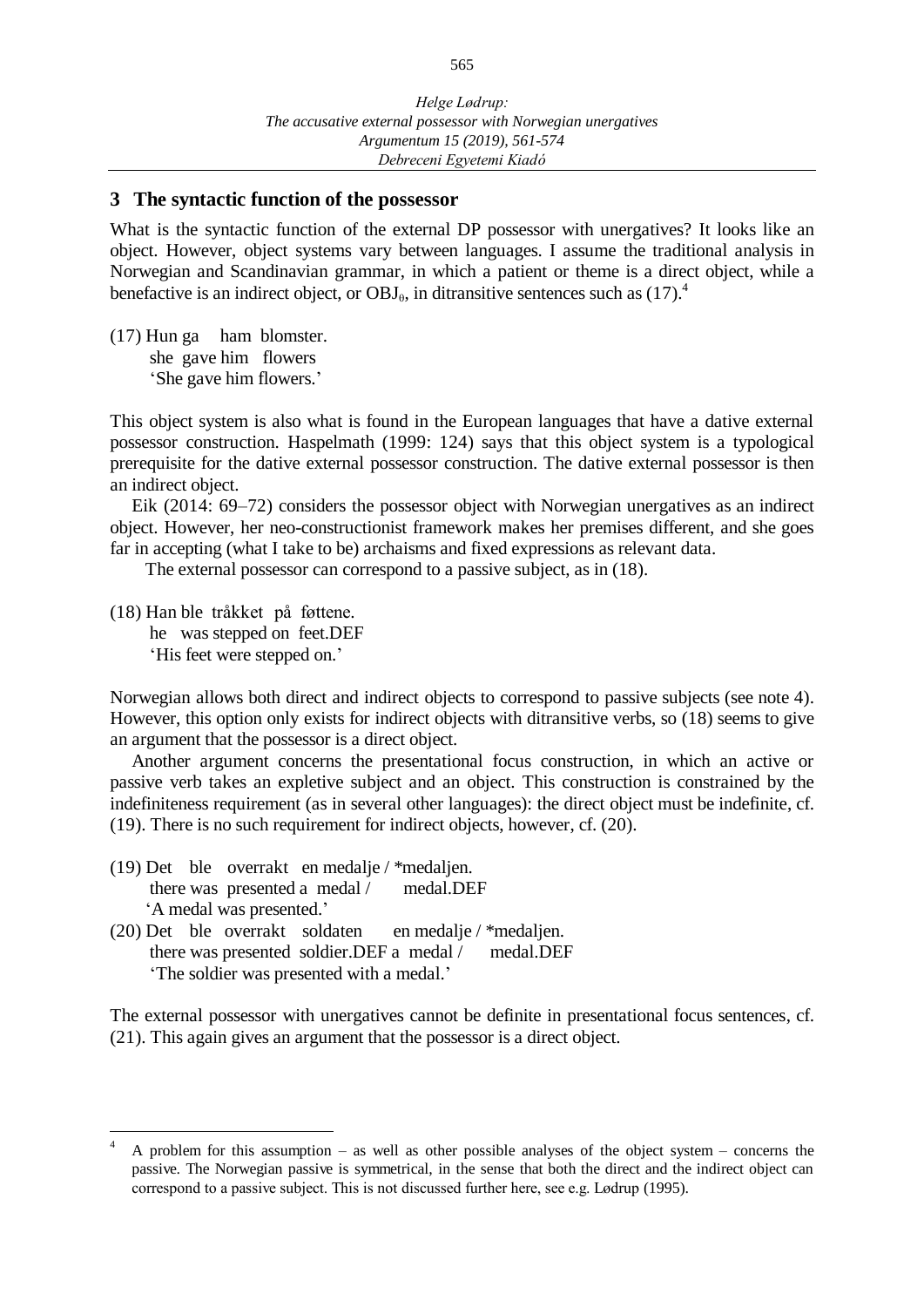(21) Det ble tråkket en mann / \*mannen på føttene. there was stepped a man / man.DEF on feet.DEF 'A man's feet were stepped on.'

Another argument concerns the option of a cognate object. Some unergatives can take a cognate object, for example *hugge* 'hew'. Example (22) shows that a cognate object can co-occur with a PP possessor. The verb can take a DP/NP possessor, as shown in (23), but it cannot take both a cognate object and a DP/NP possessor, as shown in (24). The reason must be that a cognate object is a direct object, which cannot co-occur with another direct object – the possessor object.

- (22) Han hugget enda et hugg i halsen på ham. he hew another one blow in neck.DEF on him 'He gave him another blow in the neck.'
- (23) Han hugget ham i halsen. he hew him in neck.DEF 'He hew him in the neck.'
- (24) \*Han hugget ham enda et hugg i halsen. he hew him another one blow in neck.DEF 'He gave him another blow in the neck.' [intended]

We see, then, that there are arguments that the external DP possessor with unergatives must be considered a direct object in Norwegian. Old Norse was different, as will be shown in section 6 below.

# **4 The difference between unergatives and transitives**

An ergative with an external possessor realizes an argument structure that has been expanded by a lexical rule. This lexical rule inserts an extra thematic role, which will be called "affected" (see section 5). With unergative verbs, there are, as mentioned, two ways of realizing this thematic role. First, it can be realized as a PP with *på* 'on', which is assumed to be an indirect object, i.e. LFG's  $OBJ_{\theta}$ . (This means that the preposition is treated as a grammatical marker.) This is an option that exists not only for unergatives, but also for other verbs with other valencies (Lødrup 2009b, 2018). An example with the unergative *spytte* 'spit' is (25), with the verb's expanded lexical entry in  $(26)$ .<sup>5</sup>

(25) Hun spyttet i ansiktet på ham. she spat in face.DEF on him 'She spat in his face.'

(26) 'spytte  $\langle$ (SUBJ) (OBJ<sub>affected</sub>) (OBL<sub>locative</sub>)>'

Second, the extra affected role can be realized as a DP/NP, which is assumed to be a direct object, LFG's OBJ. This option only exists with unergatives, as in (27), with the verb's expanded lexical entry in (28).

<sup>5</sup> The lexical entry also needs the equation that structure shares the OBJ $\theta$ : ( $\hat{\triangle}$ OBJ $\theta$ ) = ( $\hat{\triangle}$ OBL $\theta$  OBJ POSS)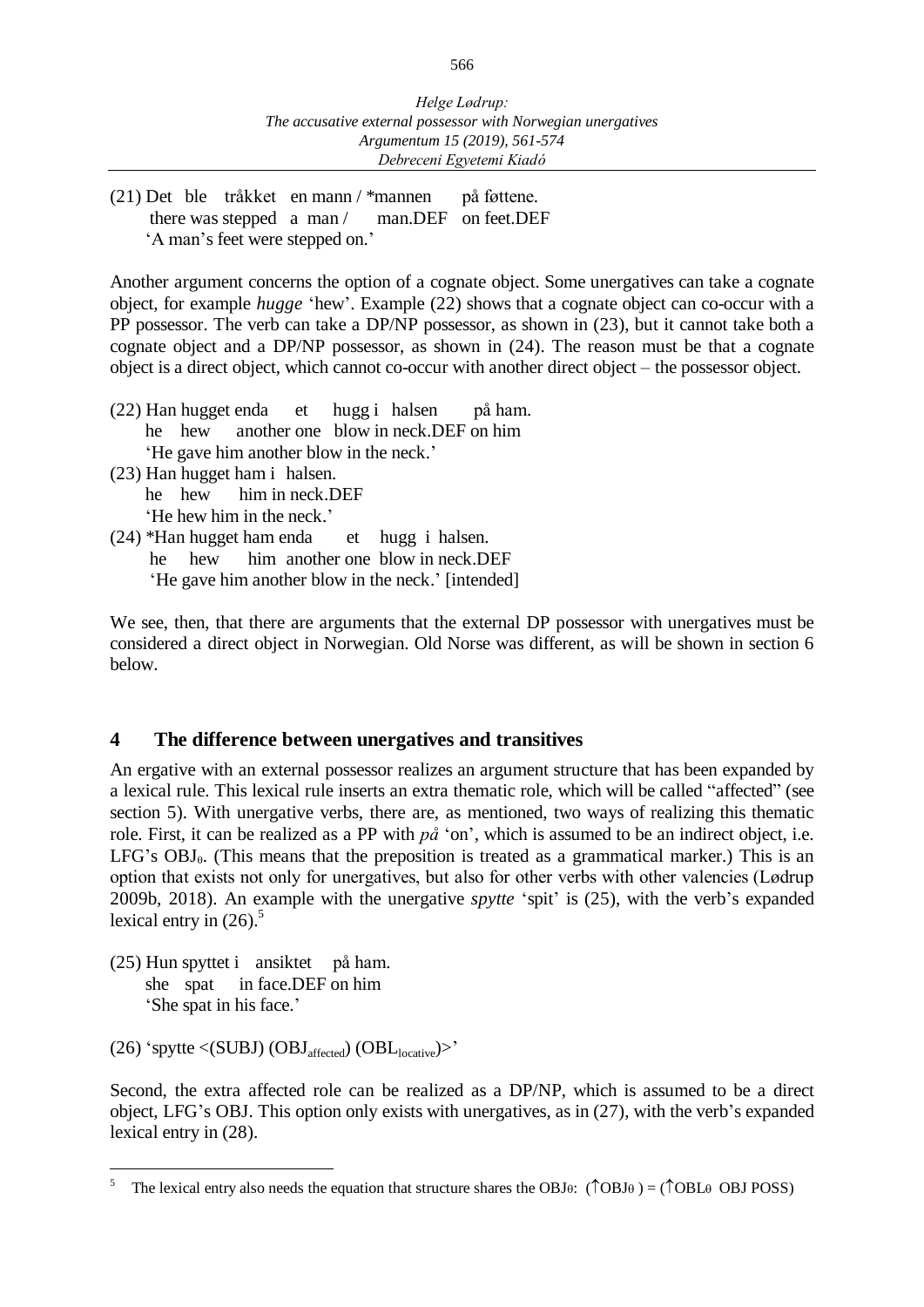(27) Hun spyttet ham i ansiktet. she spat him in face.DEF 'She spat in his face.'

(28) 'spytte  $\langle$ (SUBJ) (OBJ) (OBL<sub>locative</sub>)>'

The fact that unergatives can realize the affected role as a DP/NP object must be seen as a part of a more general phenomenon: Unergatives can to some extent take a DP/NP object, for example cognate objects, as in (29), and objects in resultative constructions, as in (30).

- (29) Han smilte et bredt smil. he smiled a broad smile 'He gave a broad smile.'
- (30) Han tråkket gresset flatt. he stepped grass.DEF flat 'He stepped the grass flat.'

Lexical Mapping Theory (LMT) distinguishes between what is called patientlike roles and secondary patientlike roles (see e.g. Bresnan et al. 2016: 331). In Norwegian and the languages with a dative external possessor construction, patientlike roles are e.g. theme or patient, while secondary patientlike roles are e.g. benefactive or recipient. Patientlike roles get the syntactic feature [-r], and are realized as OBJ or SUBJ. Secondary patientlike roles get the syntactic feature  $[+o]$ , and are realized as an  $OBJ_\theta$  by general principles of LMT. The "extra" affected role will normally be treated as a secondary patientlike role, which means that it gets the syntactic feature  $[-6]$ , and is realized as an OBJ<sub>0</sub>. However, with an unergative verb, the affected role can alternatively be treated as a regular patientlike role in Norwegian, and get the syntactic feature [-r]. It is then realized as a direct object. This option does not exist with unaccusatives or transitives. The reason is that a verb can only take one [-r] argument in Norwegian, as in many other languages (Bresnan & Moshi 1990). Unaccusatives have a [-r] subject, and transitives have a [-r] object – this makes it impossible for them to take another [-r] argument. Unergatives, on the other hand, have a subject with the syntactic feature [-o], and there is room for a "new" argument that is [-r].

Syntactically, the derived frame (28) for unergatives above is identical to the valency frame for regular possessor raising with transitive verbs, such as *vaske* 'wash'.

(31) 'vaske <(SUBJ) (OBJ)  $(OBL<sub>locative</sub>)$ >'

However, the unergatives that take a possessor object cannot be considered regular transitive verbs. They only take an object when they have a PP with a body part noun phrase that the possessor can be raised from. The transitive (32) is grammatical without a PP, while the unergative (33) with an object is not.

(32) Jeg vasket babyen. I washed baby.DEF 'I washed the baby.'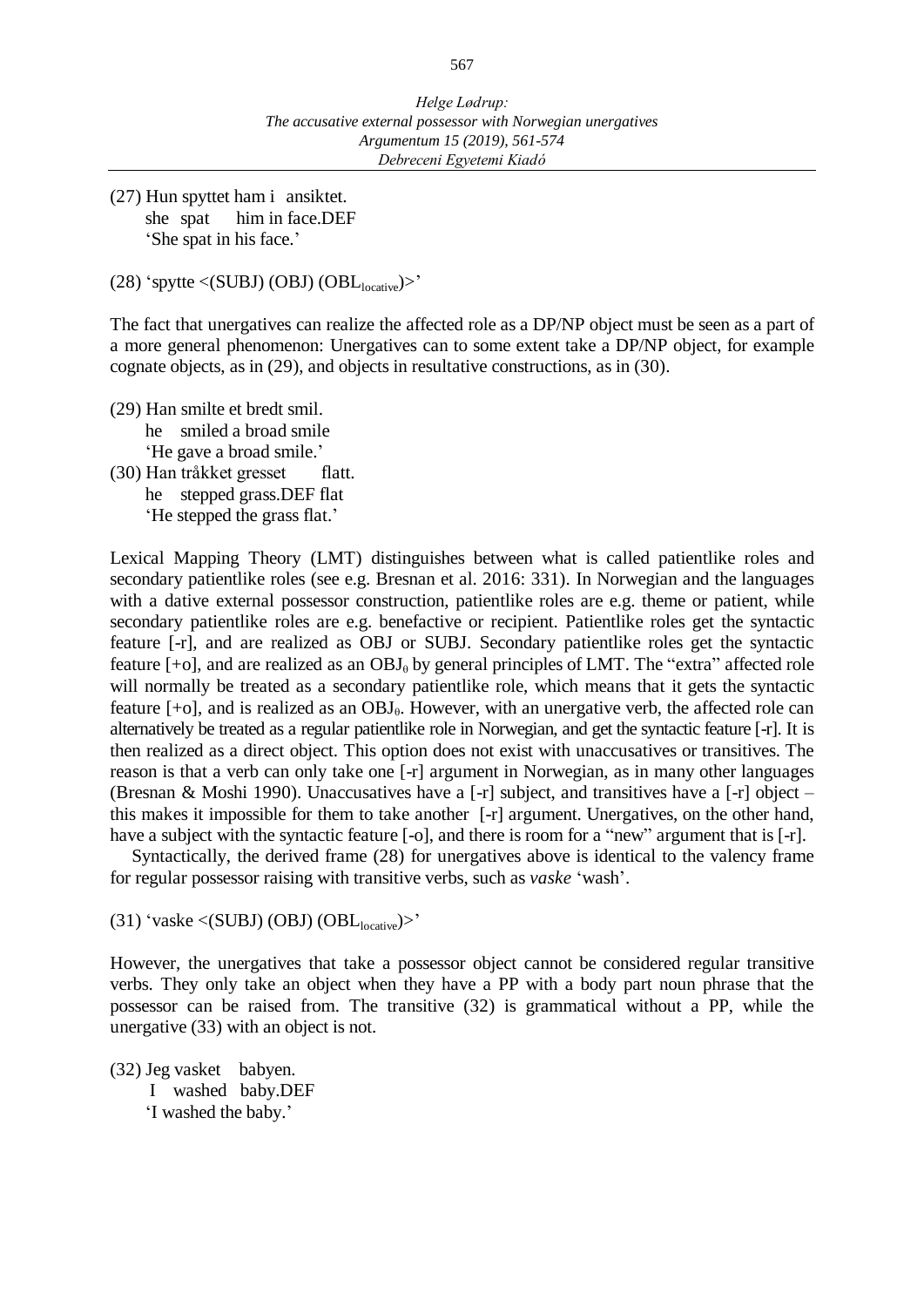(33) \*Hun tråkket ham.

she stepped him 'She stepped on him.' [intended]

The valency of the unergatives in question must be derived – just like the valency of the other verbs that take this external possessor construction. Differences from transitive verbs that take possessor raising show up with word formation rules that can be assumed to apply "before" valency-changing lexical rules.

One case concerns adjectival passives. Transitive verbs that take possessor raising have – as expected – adjectival passives whose logical subject corresponds to their object argument. An example is (34).

(34) en nyvasket baby a new.washed baby

Unergatives that take possessor raising don't have adjectival passives, as expected, cf. (35).

(35) \*en nyspyttet mann a new.spat man

Another difference between unergatives and transitives can be seen in nominalizations. Transitive verbs that take possessor raising allow – as expected – a PP corresponding to their object, as in (36). Unergatives that take possessor raising don't (but (37) is marginally acceptable if the PP is interpreted as an agent).

(36) vasking av babyen washing of baby.DEF (37) \*spytting av mannen spitting of man.DEF

This object can also be realized as the first part of a compound – with transitives, as in (38), but not with unergatives (but (39) is marginally acceptable if the first part of the compound is interpreted as an agent)

- (38) babyvasking
- baby.washing (39) \*mannsspytting
	- man.spitting

In some cases, the line between unergative and transitive verbs is thin (Lødrup 2009a). Consider (40).

(40) Hunden slikket ham på hånden. dog.DEF licked him on hand.DEF 'The dog licked his hand.'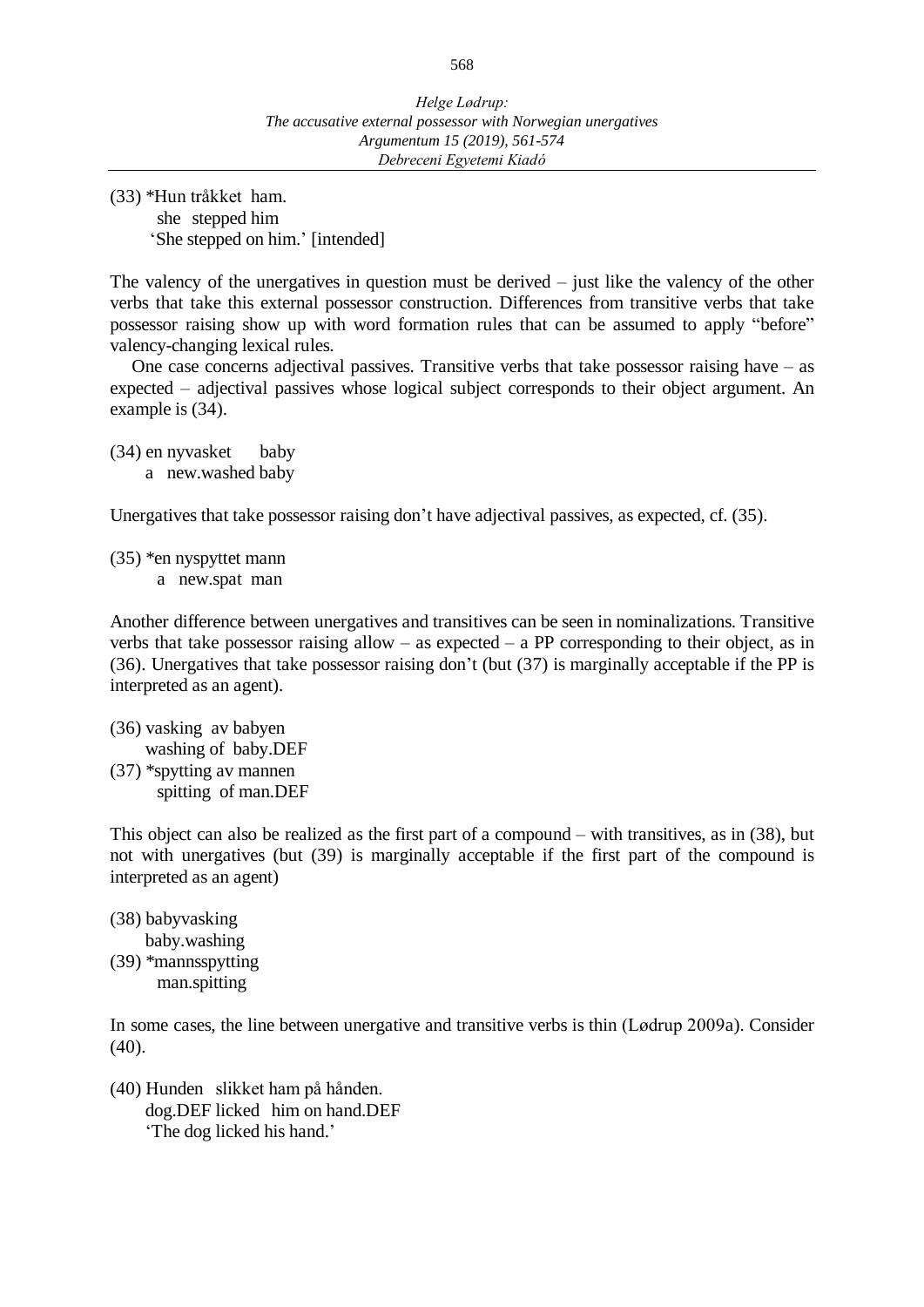In sentences without possessor raising, this verb has versions with a DP/NP OBJ or with a PP  $OBL<sub>0</sub>$ , showing the conative alternation. Cf. (41)-(42).

- (41) Hunden slikket hånden hans. dog.DEF licked hand.DEF his 'The dog licked his hand.'
- (42) Hunden slikket på hånden hans. dog.DEF licked on hand.DEF his 'The dog licked on his hand.'

With an OBJ, *slikke* 'lick' is a regular transitive verb. With an OBL<sub>0</sub>, it is an unergative. This means that (40) is syntactically ambiguous between the two types of possessor raising.

Other cases show the necessity of distinguishing sharply between unergatives and transitives. Consider (43).

(43) Jeg hugget ham i hjertet. (www)

I hew him in heart.DEF

'I gave him a blow in his heart.'

The verb *hugge* 'hew' can take a regular thematic object. However, this object denotes an object such as wood or stone, it cannot normally denote a person. Even so, it takes an object denoting a person when used with possessor raising, such as in (43). This shows clearly that the option with possessor raising must be based upon the unergative version of *hugge* 'hew'.

# **5 Affectedness**

In Lødrup (2009a), the external possessor in sentences with ergative verbs was treated in the same way as the object in resultative constructions. It was assumed to get a thematic possessor role from the body part noun, but no role from the verb or the construction. This was criticized briefly in Eik (2014: 53), who compares (44) with an unergative verb, and (45) with a transitive verb (Nynorsk Norwegian examples):

- (44) Eg trakka ho på foten.
	- I stepped her on foot.DEF
	- 'I stepped on her foot.'
- (45) Eg kyssa ho på munnen.

- I kissed her on mouth.DEF
- 'I kissed her on the mouth.'

Eik (2014: 53) remarks that there can be little doubt that the subjects are equally affected by the verbal action in these sentences. This criticism seems to be correct.<sup>6</sup>

There are different ways of using the term affected in the literature, as pointed out by Lee-Schoenfeld and Diewald (2014: 291). Sometimes it is used of a typical patient. However, the use that is relevant in this context is a different one:

<sup>6</sup> This point was independently brought to my attention by Dr. Tanya Nikitina, CNRS, Paris (pc).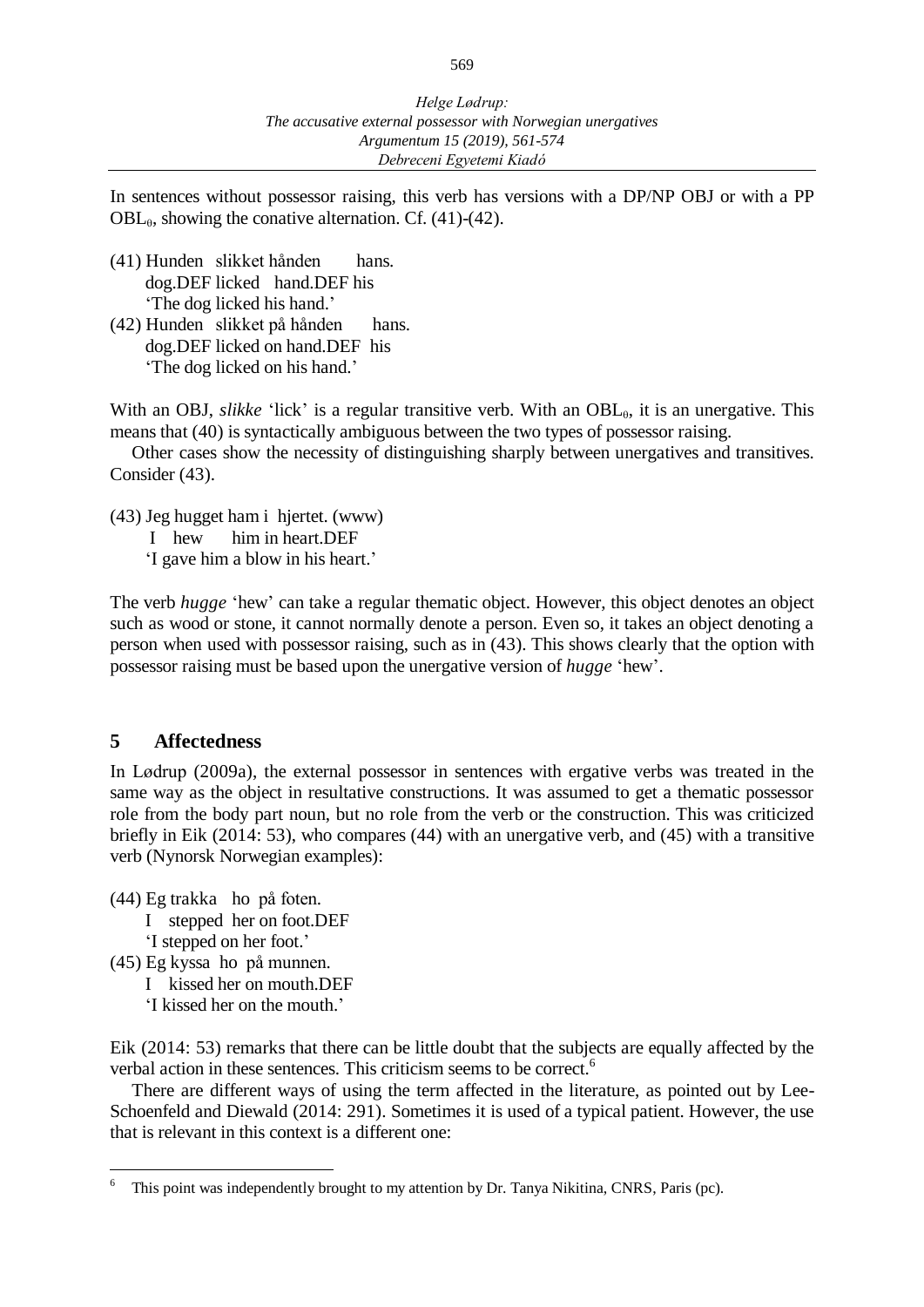'taking part in the situation as an empathetic, necessarily animate co-participant', i.e. sharing some features of a typical agent, without, however, being an agent because not having control (Lee-Schoenfeld & Diewald 2014: 288).

This is the interpretation we find with the PP possessor with the preposition *på* 'on' (Lødrup 2018). It is also the interpretation we find when an unergative takes an external DP/NP possessor. There is a potential difference from a sentence with an ordinary internal possessor. The latter does not have to be interpreted as affected. It does not presuppose that the possessor is conscious. Compare (46)-(47).

- (46) Hun blåste ham i øret. she blew him in ear.DEF 'She blew into his ear.'
- (47) Hun blåste i øret hans. she blew in ear.DEF his 'She blew into his ear.'

Example (46) with an external possessor clearly pictures the possessor as affected – she blows into his ear to caress him or tease him. Example (47) with an internal possessor might be used of the same situation, but the possessor does not necessarily have to be affected (in the relevant sense) – for example, he might be unconscious, and she might blow into his ear to remove an insect.

The transitives that allow possessor-to-host-raising do not require affectedness in the sense discussed above. One can talk about washing somebody in the face even if this person is unconscious. A clear argument that regular transitives are different from unergatives in this respect comes from nouns denoting spatial relations, such as e.g. *top*. These nouns have an argument position, just like body part nouns. They behave the same way in several respects, and are usually considered inalienable nouns (see e.g. Chappell & McGregor 1996, Heine 1997: 1.2.1). Transitives allow possessor raising with spatial relational nouns, but not unergatives, as shown in (48)-(49).

- (48) Jeg vasket madrassen på oversiden.
	- I washed mattress.DEF on top.side.DEF
	- 'I washed the top side of the mattress.'
- (49) \*Jeg tråkket madrassen på oversiden.
	- I stepped mattress.DEF on top.side.DEF
	- 'I stepped on the top side of the mattress.' [intended]

This difference was pointed out in Johannessen et al (2014: 84). They do not say why this is so. The reason must be that there is an affectedness effect of possessor raising with unergatives, but not with transitives.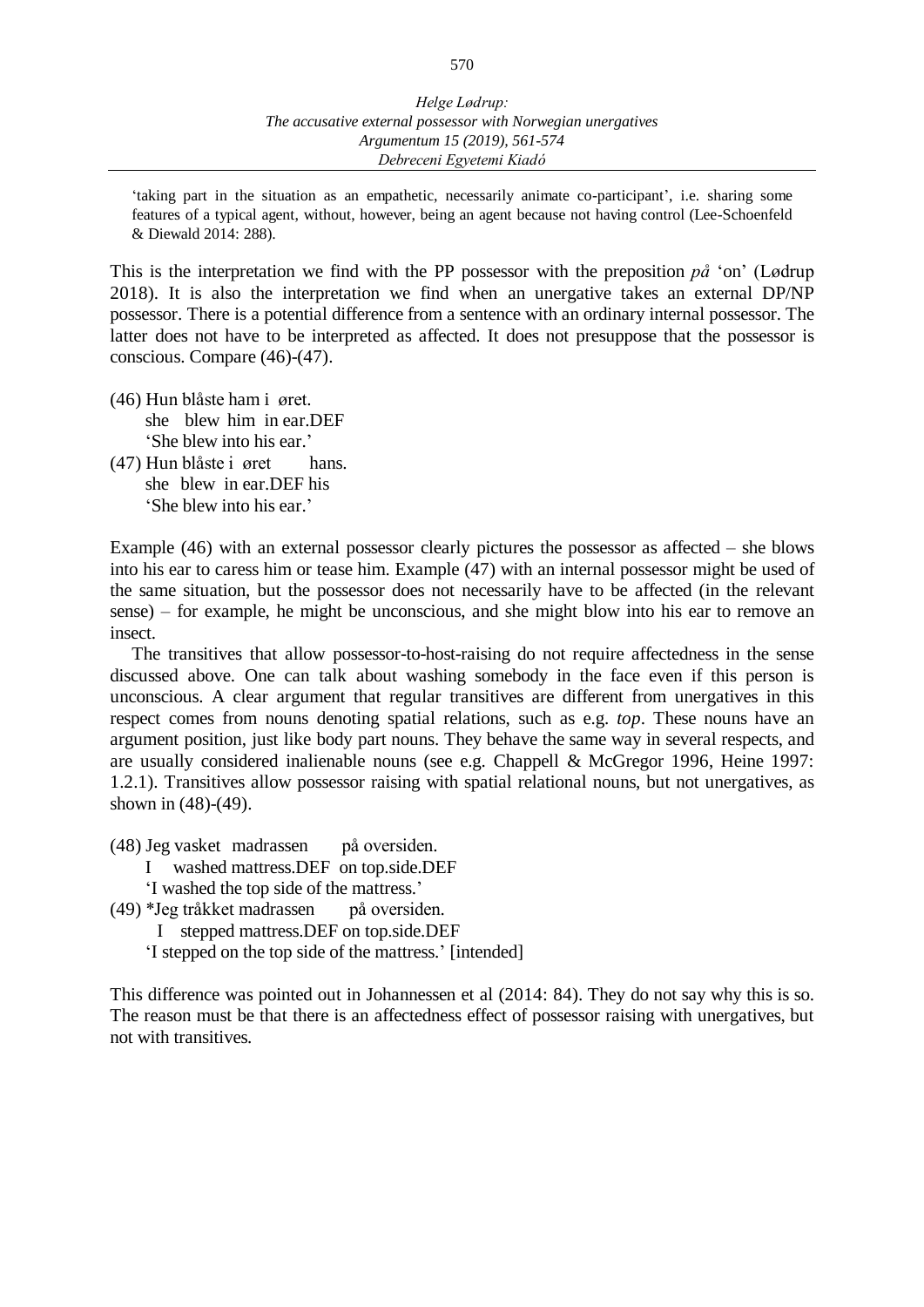#### **6 The change from Old Norse**

Old Norse (ca. 700-1350) had the "European" dative external possessor construction. The external possessor was realized as a morphological dative. (Old Norse distinguished morphologically between nominative, accusative, genitive and dative.) One example from Faarlund (2004: 171) is (50).

(50) ok fell fyrir foetr Þorkatli. and fell before feet.ACC Thorkel.DAT 'And [he] fell before Thorkel's feet.'

Unergative verbs took dative external possessors in Old Norse. Skard (1951: 54) gives examples such as  $(51)$ .

(51) hjó Grímr með øxi milli herða honum. hew Grímr with axe between shoulders him.DAT 'Grímr hew between his shoulders with an axe.'

The verb in (51) is the unergative *hoggva* 'hew'. This Old Norse verb could take a cognate object – just like its Modern Norwegian reflex *hugge* (example (22) above). There is a difference, however: Old Norse allowed the cognate object to co-occur with the DP/NP external possessor, as in (52).

(52) en annat högg hjó hann á hals honum. (Ívens saga, page 133) and another blow hew he on neck him.DAT 'And he gave another blow on his neck.'

The cognate object is the accusative direct object, and the dative possessor object that it co-occurs with cannot be another direct object. Dative possessor objects are usually assumed to be indirect objects in European case languages, and this analysis must also be assumed for Old Norse – for unergatives as well as for other verbs. This is a striking difference from Modern Norwegian (examples (22)-(24) above), where the DP/NP object with unergatives is a direct object, and cannot co-occur with a cognate object.

The case system of Old Norse disappeared hundreds of years ago. A development that started already in Old Norse was the use of a PP instead of a dative DP/NP (Skard 1951, Knudsen 1961). In the case of external possessors, *á* 'on' was the preposition used to replace the dative. Example (53) (from Skard 1951: 56) is from the 14. century.

(53) þu skalt ei vita fyr en ek hifuir uppi iliannar a þer. you shall not know before than I raise up heels on you 'I will throw you upside down before you notice.'

This preposition later took the form *på*, which is still used with external possessors corresponding to the Old Norse dative possessors.

It is striking that this very general change from dative DP/NP to PP did not rule out the option of a DP/PP external possessor in sentences with unergative verbs. What seems to have happened is that the external DP/NP possessor with unergatives has been reanalyzed as a direct object at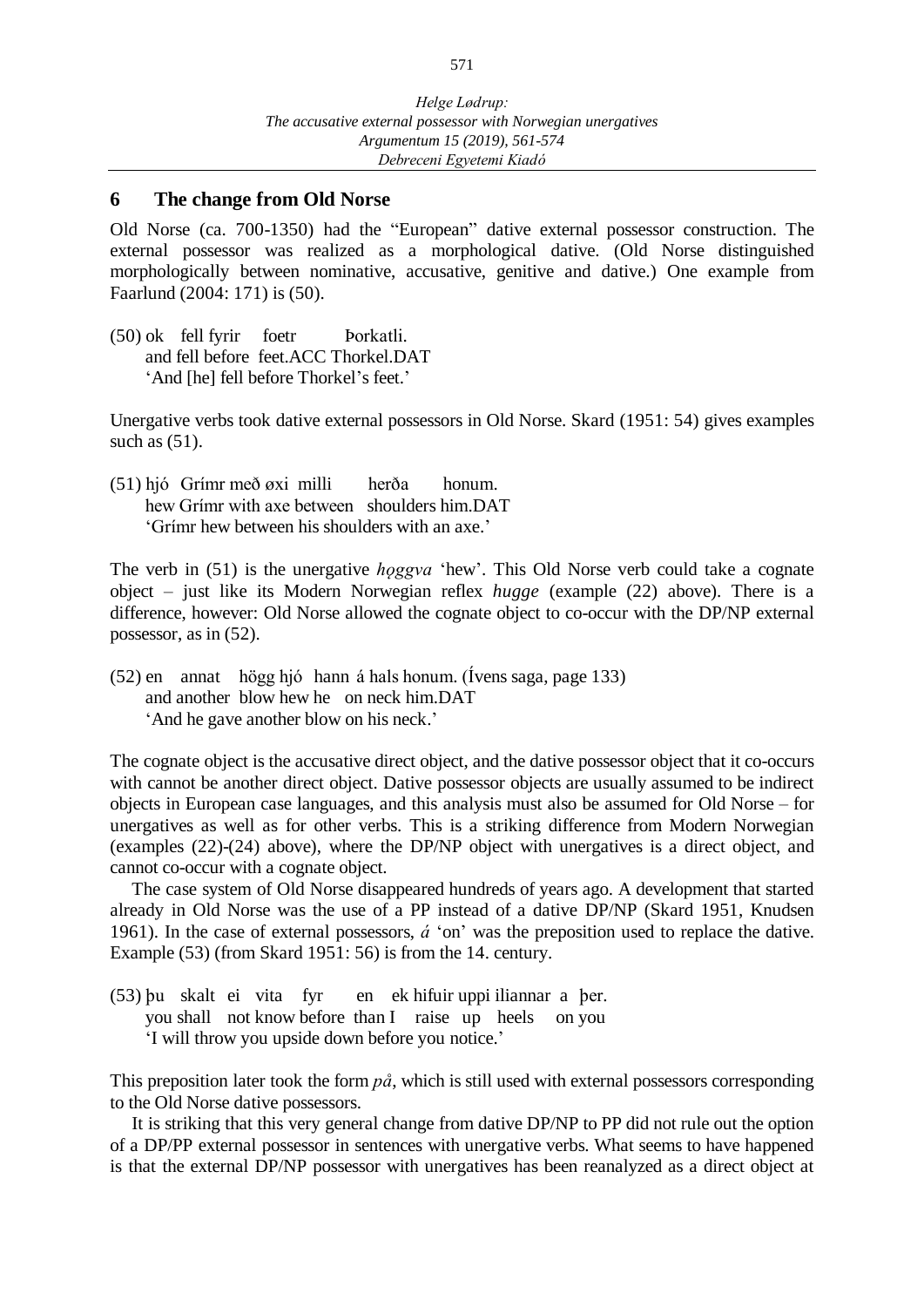some point in time. This seems to be a natural development, when the object position is usually empty (except in cases like (52) above), morphological case is on its way out, and unergativity licenses a direct object.<sup>7</sup>

A central use for the Old Norse dative is to mark arguments denoting a participant with a thematic role in the field of benefactive/malefactive/affected. In Modern Norwegian, a descendant of an Old Norse dative is only realized as a DP/NP when it is selected by the basic valency of a predicate, such as for example the indirect object of *gi* 'give', or the direct object of *hjelpe* 'help'. Norwegian is similar to English in this respect, but even more reluctant to allow a DP/NP. Apart from the external possessor with unergatives discussed here, it is difficult to find cases of a DP/NP benefactive/malefactive/affected argument that extends the basic valency of a predicate. For example, it has been observed that most dialects of Norwegian do not have "derived" DP/NP indirect objects (as opposed to English). Most Norwegians do not accept sentences such as (54)- (55), in which verbs of production and bringing take a benefactive object in addition to the theme object (Lundquist 2014).

- (54) \*Han bakte gjesten en kake. he baked guest.DEF a cake 'He baked the guest a cake.'
- (55) \*Han hentet henne en stol. he fetched her a chair 'He fetched her a chair.'

This reluctance to realize a benefactive/malefactive/affected argument as a DP/NP makes the case of the external DP/NP possessor with unergatives even more striking.

# **7 Conclusion**

The DP/NP external possessor with unergatives realizes an "extra" affected argument, just like the PP possessor with *på* 'on'. The DP/NP option follows from Lexical Mapping Theory, and must be seen as a part of the more general ability of unergatives to take a DP/NP direct object. Historically, this object has arisen through a reanalysis of the Old Norse dative external possessor, which has become what could be seen as an accusative external possessor.

# **References**

 $\overline{a}$ 

Bresnan, Joan, et al. (2016): *Lexical-Functional Syntax*. Chichester: Wiley.

- Bresnan Joan & Lioba Moshi (1990): Object asymmetries in comparative Bantu syntax. *Linguistic Inquiry* 21, 2, 147–185.
- Butt, Miriam, Holloway King, Tracy & Maxwell III. John T. (2003): Complex predicates via restriction. In: Miriam Butt & Tracy Holloway King (eds.): *Proceedings of the LFG03 Conference*. Stanford, CA: CSLI Publications, 92–104.

<sup>7</sup> The actual development from Old Norse to Modern Norwegian is difficult to investigate. For some centuries, the sources available are difficult to interpret, for other centuries, they are almost totally missing.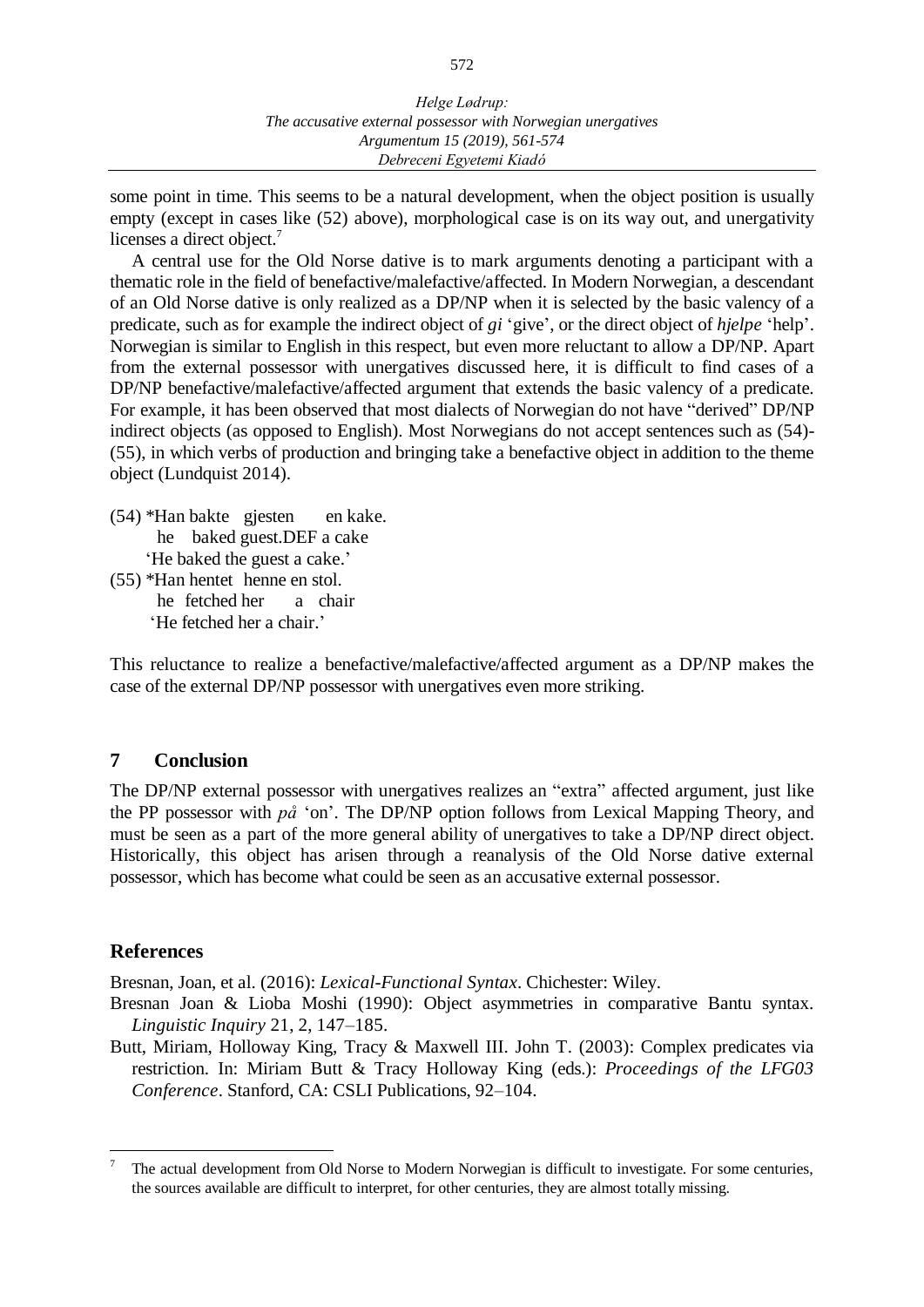- Chappell, Hilary & McGregor, William (1996): Prolegomena to a theory of inalienability. In: Chappell, Hilary & McGregor, William (eds.): *The Grammar of Inalienability: A Typological Perspective on Body Part Terms and the Part-Whole Relation*. Berlin: Mouton de Gruyter, 3–30.
- Deal, Amy Rose (2017): External possession and possessor raising. In: Everaert, Martin & van Riemsdijk, Henk (eds.): *The Wiley Blackwell Companion to Syntax. 2nd edition.* Hoboken NJ: Wiley, 1509–1540.
- Eik, Ragnhild (2014): Setningar med possessivt objekt i norsk: Ein nykonstruksjonistisk analyse av setningar som «ho trakka han på foten». MA thesis. NTNU, Trondheim.
- Faarlund, Jan Terje (2004): *The Syntax of Old Norse*. Oxford: Oxford University Press.
- Haspelmath, Martin (1999): External possession in a European areal perspective. In: Payne, Doris L. & Barshi, Immanuel (eds.): *External Possession*. Amsterdam: Benjamins, 109–135.
- Heine, Bernd (1997): *Possession: Cognitive Sources, Forces, and Grammaticalization*. Cambridge: Cambridge University Press.
- Ívens saga (1898): Herausgegeben von Eugen Kölbing. Halle: Max Niemeyer.
- Johannessen, Janne Bondi, Julien, Marit & Lødrup, Helge (2014): Preposisjoner og eierskapsrelasjoner: et menneskesentrert hierarki. In: Johannessen, Janne Bondi & Hagen, Kristin (eds.): *Språk i Norge og nabolanda: Ny forskning om talespråk*. Oslo: Novus, 65– 98.
- Knudsen, Trygve (1961): *Kasuslære 2: Dativ, Genitiv*. Oslo: Universitetsforlaget.
- Laczkó, Tibor (2017): Modelling (in)definiteness, external possessors and (typological) variation in Hungarian possessive DPs. In: Butt, Miriam & Holloway King, Tracy (eds.): *Proceedings of the LFG17 Conference*. Stanford, CA: CSLI Publications, 243–263.
- Lee-Schoenfeld, Vera & Diewald, Gabriele (2014): The pragmatics and syntax of German inalienable possession constructions. *Annual Meeting of the Berkeley Linguistics Society*. Vol. 40, 286–310.
- Lødrup, Helge (1995): The realization of benefactives in Norwegian. In: *Chicago Linguistic Society* (CLS) 31, 317–328.
- Lødrup, Helge (2009a): Looking Possessor Raising in the mouth: Norwegian Possessor Raising with unergatives. In: Butt, Miriam & Holloway King, Tracy (eds.): *Proceedings of the LFG09 Conference*. Stanford, CA: CSLI Publications, 420-440.
- Lødrup, Helge (2009b): External and internal possessors with body part nouns: The case of Norwegian. *SKY Journal of Linguistics* 22, 221-250.
- Lødrup, Helge (2018): Prominent internal possessors and backward possessor raising: The case of Norwegian *ryggen på ham* 'the back on him'. In: Butt, Miriam & Holloway King, Tracy (eds.): *Proceedings of the LFG18 Conference*, Stanford, CA: CSLI Publications, 248–267.
- Lundquist, Björn (2014): Double object constructions: active verbs. *Nordic Atlas of Language Structures (NALS) Journal*. Vol. 1.

http://www.tekstlab.uio.no/nals/chapter\_text/7/doubleobjectsactive.htm

- Nikolaeva, Irina (2002): The Hungarian external possessor in a European perspective. In: Blokland, Rogier & Hasselblatt, Cornelius (eds.): *Finno-Ugrians and Indo-Europeans, Linguistic and Literary Contacts.* Maastricht: Shaker Publishing*,* 272–285.
- Skard, Vemund (1951): *Dativstudien: Dativus sympatheticus und Dativus comparationis in der norrönen Sprache*. Skrifter (Det Norske videnskaps-akademi i Oslo) Historisk-filosofisk klasse. Oslo: Dybwad.